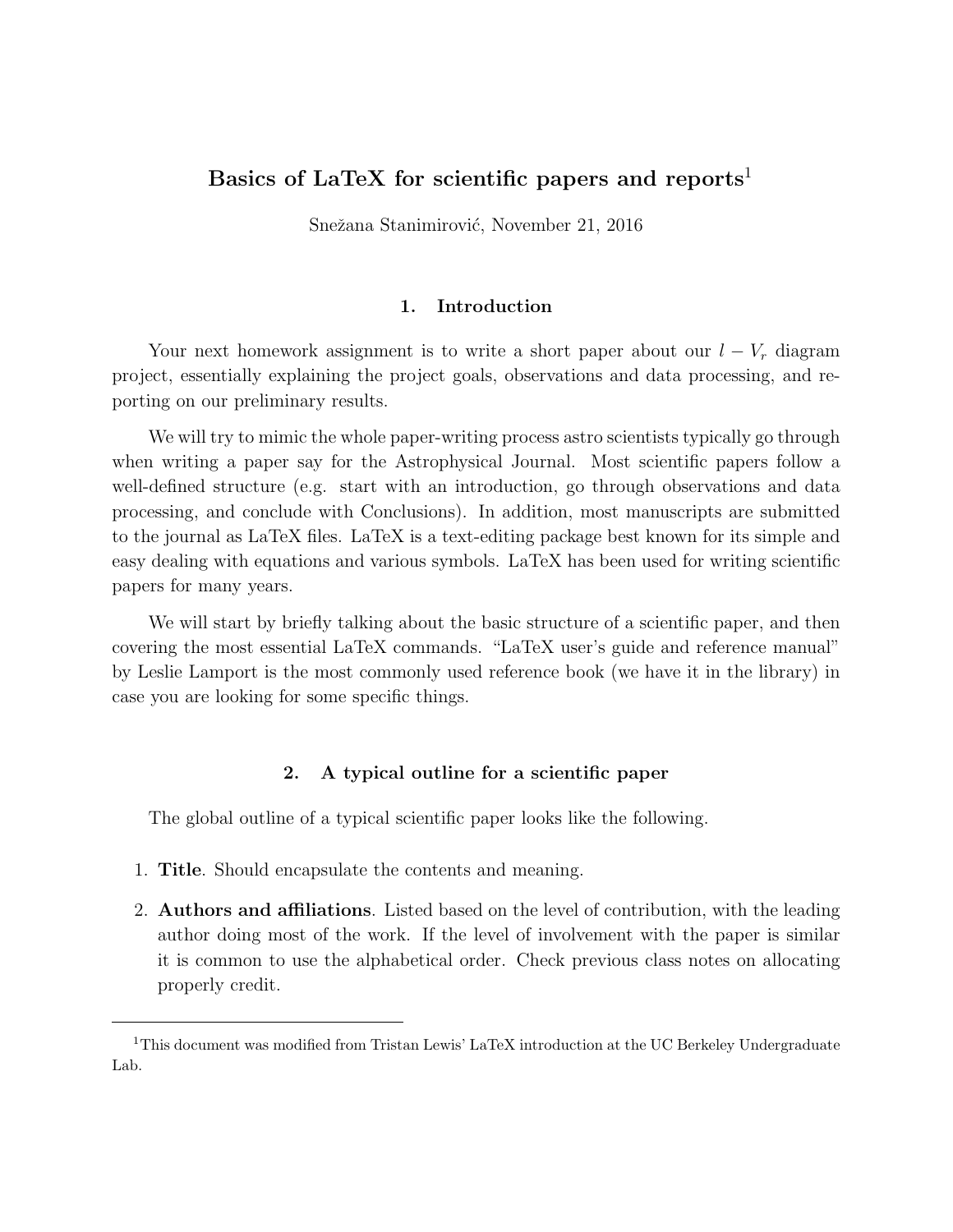- 3. Abstract. A short summary of the paper including the most important results. Purpose is to tell a reader whether it is worth spending more time on the article. Same structure and concerns when writing a poster abstract apply here as well. Your poster abstract will serve as a good draft paper abstract, you may want to make small tweaks when you finish your paper.
- 4. Introduction. Sets the context and provides a summary of the current state of knowledge. What did we to hope to achieve, and why were we doing this project?

There is a database of all published astronomy papers:

ADS (http://adsabs.harvard.edu/abstract service.html). You can use this to search for published research papers on the topic of interest. Remember, science is a cumulative enterprise, it is important to summarize previous work and provide appropriate references.

In our case, the main things to focus on are: what is the  $l - V_r$  and what does it show, also why is it useful to plot data in this way.

5. Observations or Data. What you observed, who did it, when you did it, any particularities regarding observations and data processing (e.g. observing setup, bandwidth, velocity resolution, any technical problems during observations). Also, include details about the data reduction process (temperature calibration, polynomial fitting).

I suggest having two sub-sections here, one on Observations, and another one on Data Processing. You should show your intermediate results (spectrum before and after correction for the filter gain function), and also discuss how do your spectra compare with the spectra from LDS.

You probably want to re-visit your figures, use larger fonts etc. to make nice, publicationquality graphs.

6. Data analysis. How you did your analysis, what did you measure, etc. Sometimes papers can have several sections with specific titles explaining different analysis aspects performed.

In our case, this is the place to show the final  $l - V_r$  diagram put together by using observations from the whole class.

7. Discussion or Interpretation. What the results mean in terms of previous state of knowledge. How do our results compare with previous studies? Any concerns in terms of interpretation of results? Any suggestions on how to improve the experiment in the future?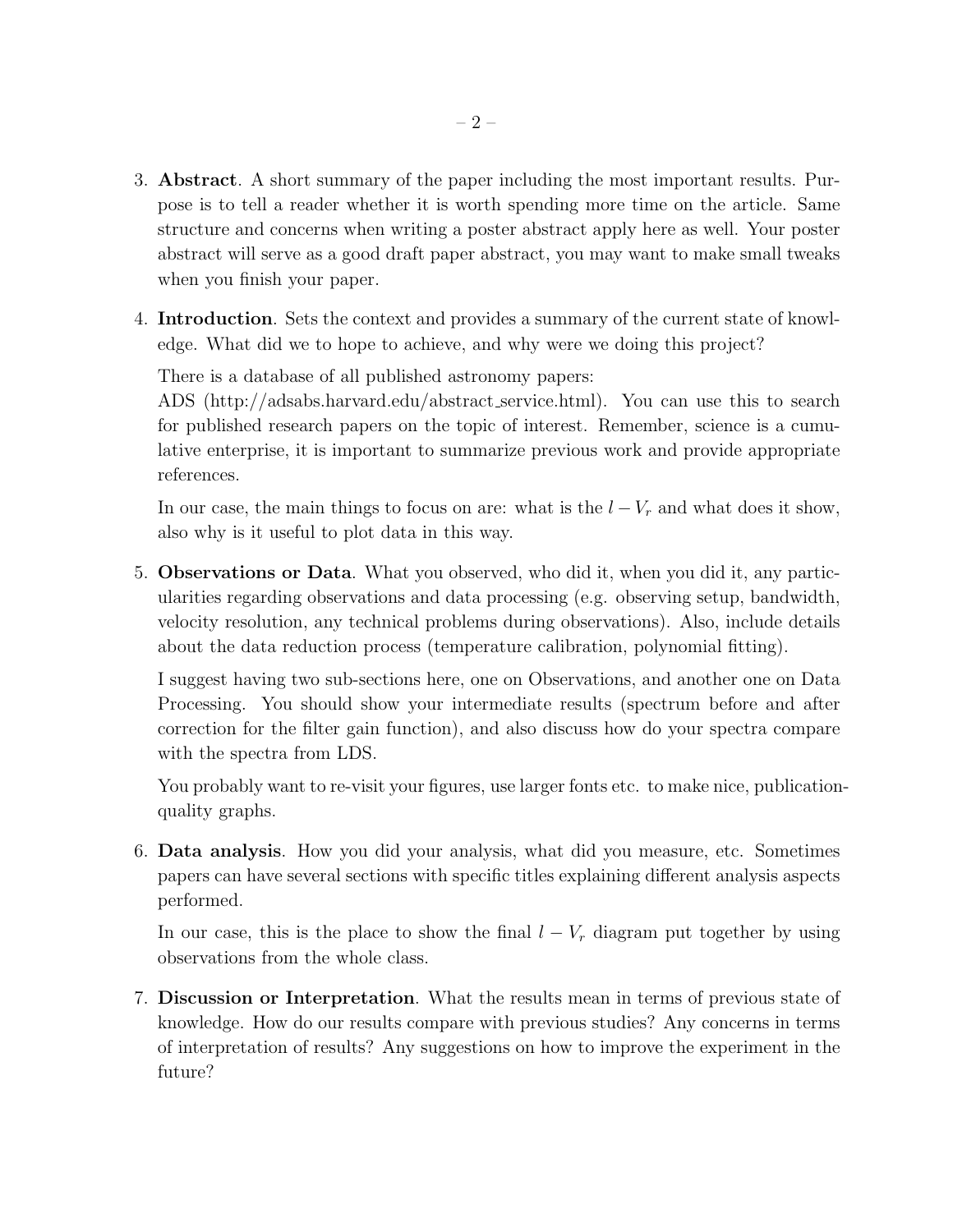- 8. Conclusions or Summary. What have we learned? A summary of what has been done and important results. Prospects for future work.
- 9. Acknowledgments. Thank various people (e.g. classmates) who have contributed in scientific discussions or with data processing. Thank funding sources and various public databases/telescopes you used.
- 10. References. Provide information for all references you used in the paper.

PS. A common mistake: "data" is plural. Therefore, data are used, not data is used!

## 3. The most essential steps in writing the report

Please copy file called sample latex.tex from the class main directory into your working directory. You probably want to place this file in your Reports directory. Rename the file to something meaningful, this will be your project report file.

Open your .tex file using 'xemacs' and follow the basic document structure to write your project report. To compile your file and produce a pdf version use:

```
/home/username% latex myfile.tex
/home/username% dvipdf myfile myfile.pdf
/home/username% acroread myfile.pdf &
```
## 4. Starting Your Document in L<sup>AT</sup>EX

Every document in LAT<sub>EX</sub> needs to start off (and end with) several basic commands. There are also a few optional commands that can make your life easier by adding titles and dates to your paper. For example, the document you are now reading starts and ends with the following lines:

```
\documentclass[12pt,preprint]{aastex}
\begin{document}
\title{Sample Latex file}
\author{Sne\v{z}ana Stanimirovi\'{c}, \today}
[body of document here]
```
. . .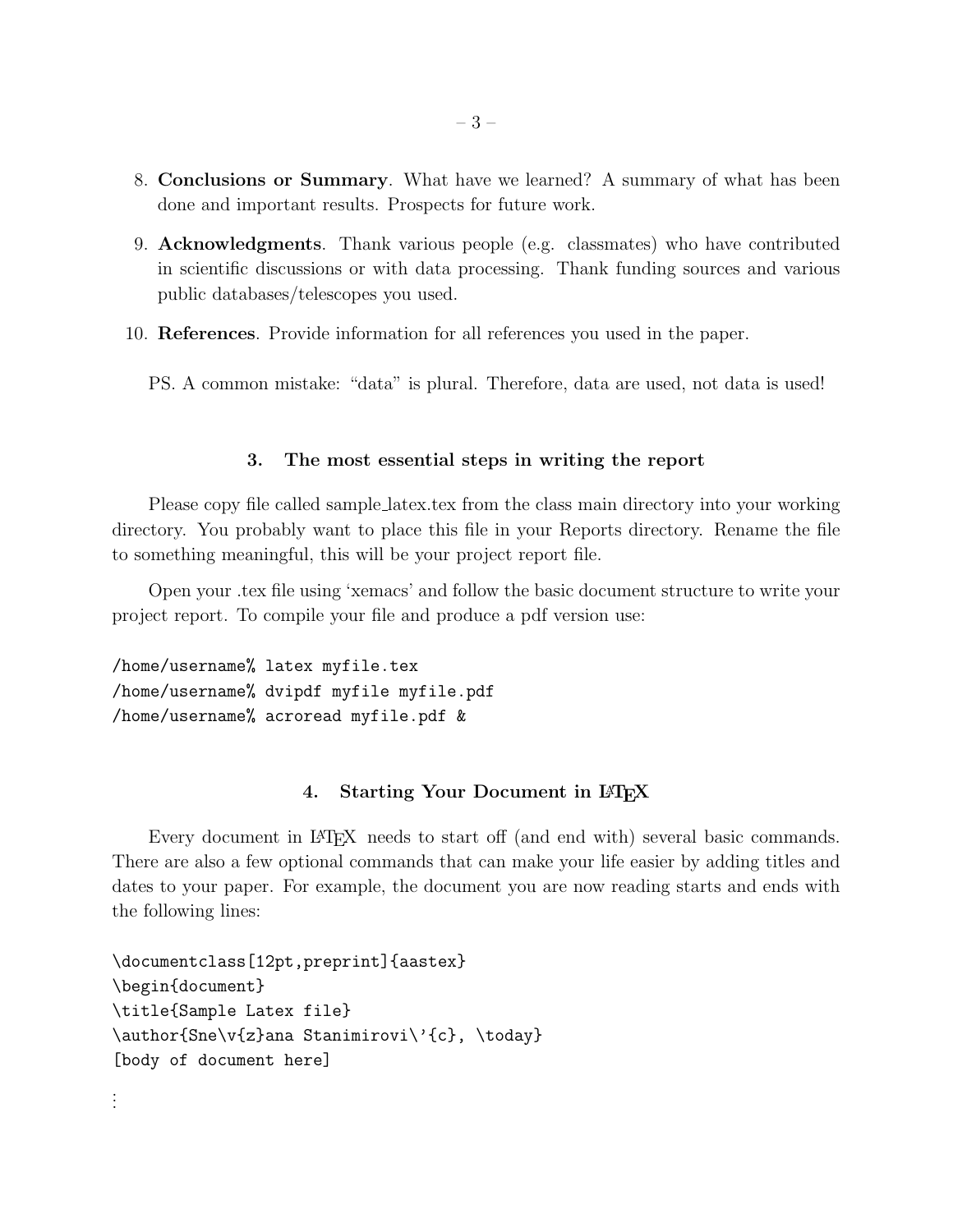\end{document}

The \documentclass command sets up what kind of document this will be; in this case, we are going to use aastex the LaTeX style file required by the Astrophysical Journal. There is also an optional parameter in square brackets to make the body text size 12pt. The next three commands, \title, \date, and \author, define the title, date, and author, which will go into making the title. Then there is the all-important \begin{document} call, which every document needs. This lets the compiler know that your document has actually begun, and it should be entered before any of the document's text makes its way into the file. Finally, \end{document} finishes off the environment that was started all the way at the beginning with the \begin{document} and tells the compiler what should be obvious from the command: that the document has ended. Remember that any environment you enter with a  $\begin{bmatrix} \pmod{2} \\ \pmod{3} \end{bmatrix}$  command must be closed off by a subsequent  $\end{bmatrix}$  command.

To comment out a line of text simply start with % and that line will be ignored by the compiler.

#### 5. Compiling LaTeX files

In order to actually go about compiling a tex file and producing a postscript file (.ps) or a pdf file for printing, there are a few simple steps to follow (all of which are typed at the Unix prompt).

/home/username% latex samplefile.tex /home/username% dvipdf samplefile samplefile.pdf /home/username% acroread samplefile.pdf &

Or:

```
/home/username% dvips samplefile -o samplefile.ps
/home/username% /usr/local/bin/gv samplefile.ps &
/home/username% lp -dfloor3 samplefile.ps
```
The first step in the process compiles the tex file you have written. Often times, there will be error messages, which will (usually) point out the exact line where the problem occurs. Other times, warnings are printed. These occur most often when referencing a figure for the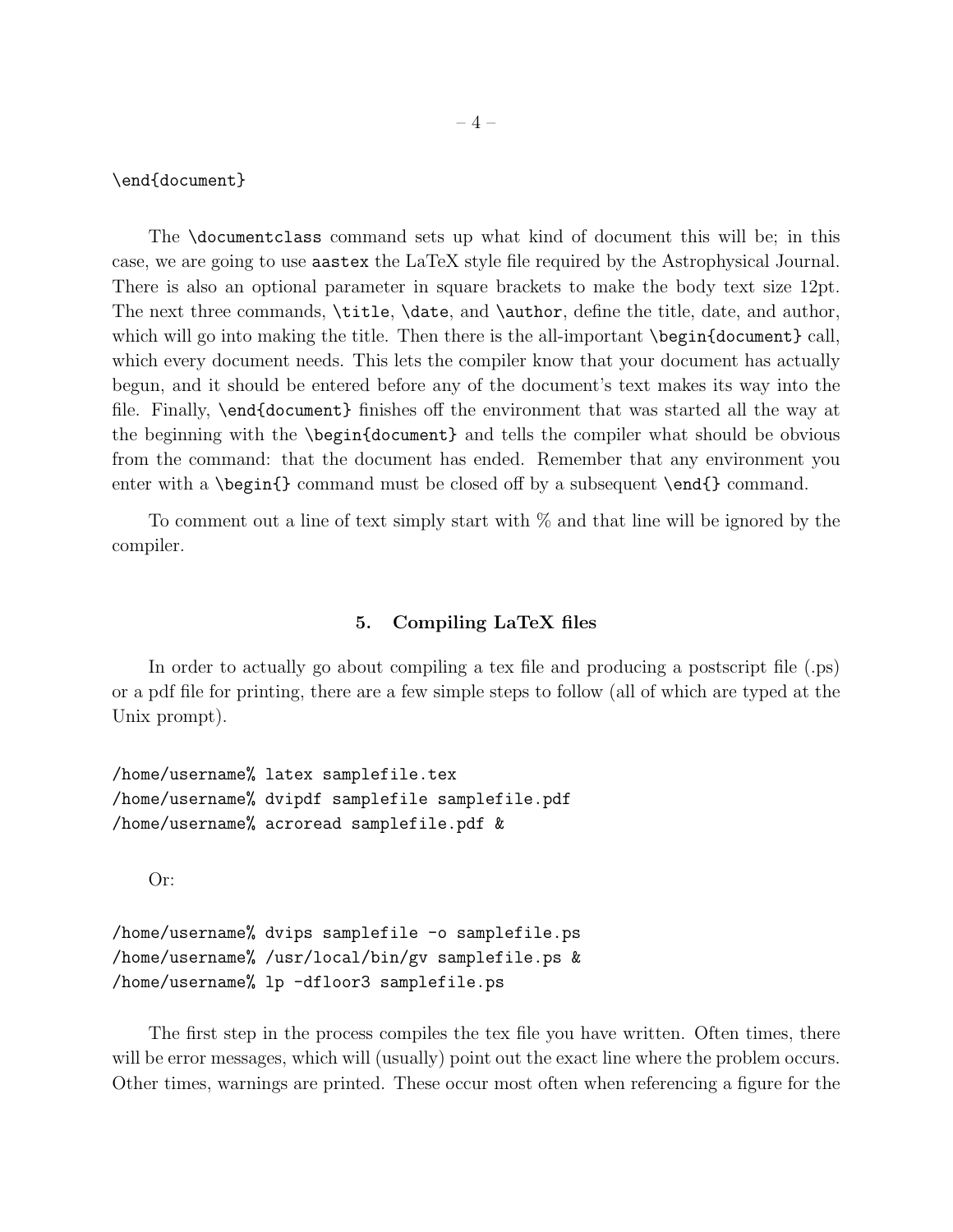first time or when adding a new figure, and indicate that the internal labeling which LaTeX does might not be right. To solve the problem, simply repeat the first step a second time.

When you are just working on your paper, and want to compile and see how your paper looks, you do not need to worry about converting to a pdf file. Instead, you can simply view the dvi file in xdvi, which will instantly log changes after compilation of the tex file.

/home/username% latex filename.tex /home/username% xdvi filename.dvi &

#### 6. Sections and subsections

Organization is key in any paper, and a scientific paper is no exception. Splitting your document into smaller, cohesive elements which focus on specific topics is beneficial to both the reader and the author. L<sup>A</sup>TEX makes it easy to to this with sections. To begin a section, you simply need to use the \section{} command, where the argument to be placed in the curly brackets is the name of the section. If you need further levels of detail within a single section, you can also make use of subsections, which you call predictably enough with the \subsection{} command. Sections and subsections are numbered automatically by the compiler for  $you^2$ .

# 7. Math Mode, Math expressions, and Equations

Let's admit it: easy and professional-looking typesetting of mathematical expressions is one of the biggest reasons that LATEX is useful to people like mathematicians and astronomers. This great capability can't be taken advantage of in normal paragraph mode though—you must first enter something called math mode. The most basic way you can do this is by placing such expressions in-line in a normal paragraph. To do this, you need to simply surround the mathematical expression with a dollar sign, \$, on either side. So, placing  $\beta \beta$  in my otherwise normal sentence will yield a  $\beta$ , and so on. We can also place more complicated mathematical expressions in as well, such as:  $\bar{x} = \frac{1}{N}$  $\frac{1}{N} \sum_{i}^{N} x_i$ . However, this example illustrates that when adding some expressions in-line, especially ones containing fractions or integral signs and summations with specified limits, it comes out a little

<sup>&</sup>lt;sup>2</sup>If you want to disable the automatic numbering for any counter, place an asteric directly after the counter's type when you declare it (eg: \section\*{Foreword}).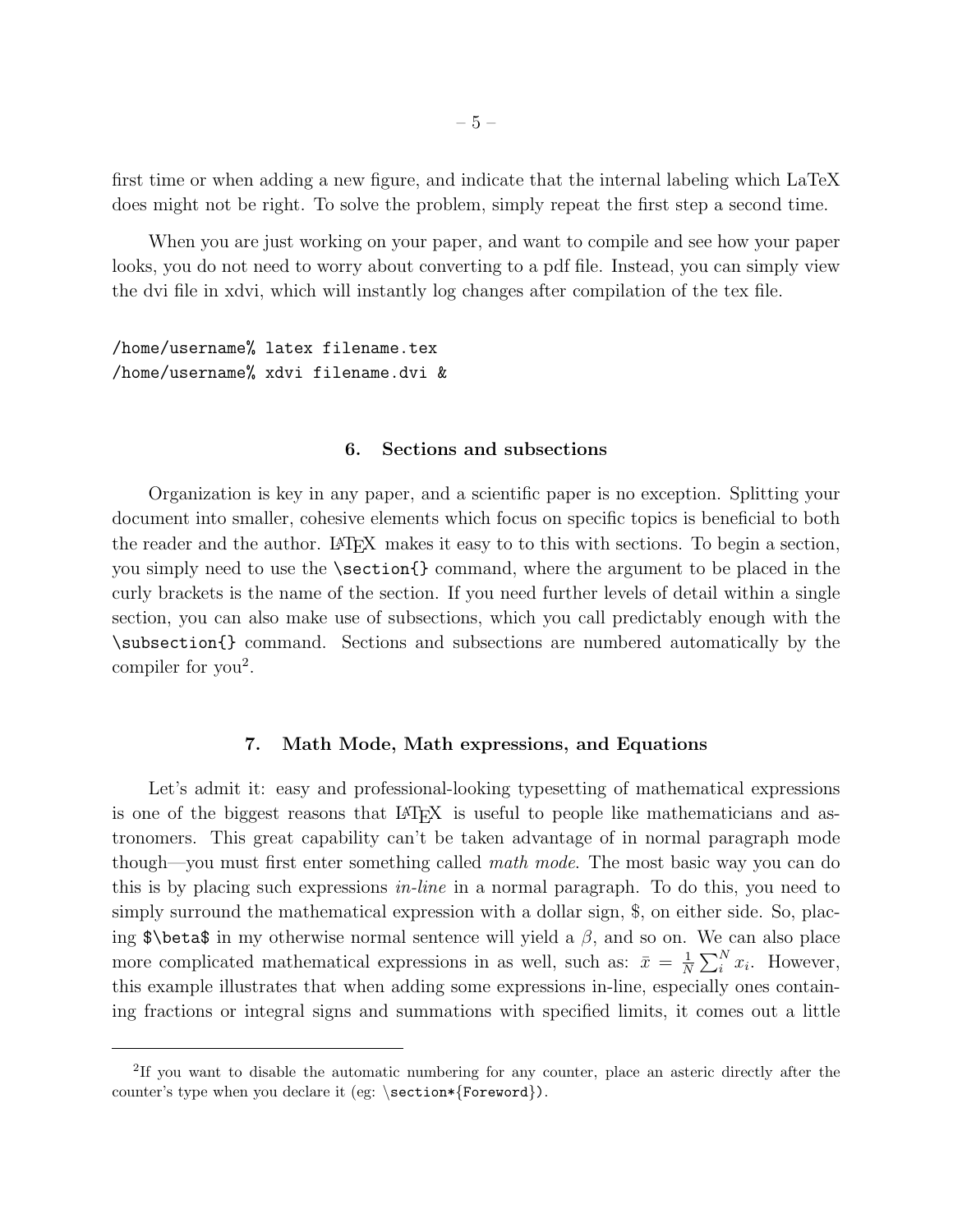squished together and can even affect the line spacing of your document. To avoid this you can utilize math formulas.

In this mode you surround the expression with \begin{equation} and \end{equation}. The expression then receives its own space on the page, which really allows it to look as professional and elegant as it possibly can. Also, summation or integration limits are placed on the top and bottom of the summation or integral sign where they belong. Your equation is also given an numerical identity in your document which you can later use to reference it. First, let's see the code:

```
\begin{equation} \label{meaneq}
  \bar{x} = \frac{1}{N}\sum_{i}^{N}x_{i}\end{equation}
```
And now for the result:

$$
\bar{x} = \frac{1}{N} \sum_{i}^{N} x_i \tag{1}
$$

I included a new command, \label{} to give this equation a name that I can refer to later in the document with another command,  $\ref{\}$ . Hence now that I've labeled this equation as meaneq, I can later type \ref{meaneq} in my document to render whatever equation number it happens to be (in this case, 1). The best part of this is that if I end up going back and putting another equation before this one, LAT<sub>EX</sub> will do all the work in renumbering the equations and update all instances of meaneq with its new equation number.

#### 8. Figures

Figures break up text, add eye-candy, and (hopefully) convey useful information that would be impossible to get across with the use of words alone. The best way to see how to add figures is simply to look at a sample of code, such as the following:

```
\begin{figure}[htb]
\epsscale{0.6}
\plotone{galaxy.ps}
\caption{\label{f:myfig} HI emission spectrum of SPITZER192404+145632.}
\end{figure}
```
First, we see that like other environments, this figure environment is being delimited with \begin{figure} and \end{figure}. The argument to \begin{figure} in square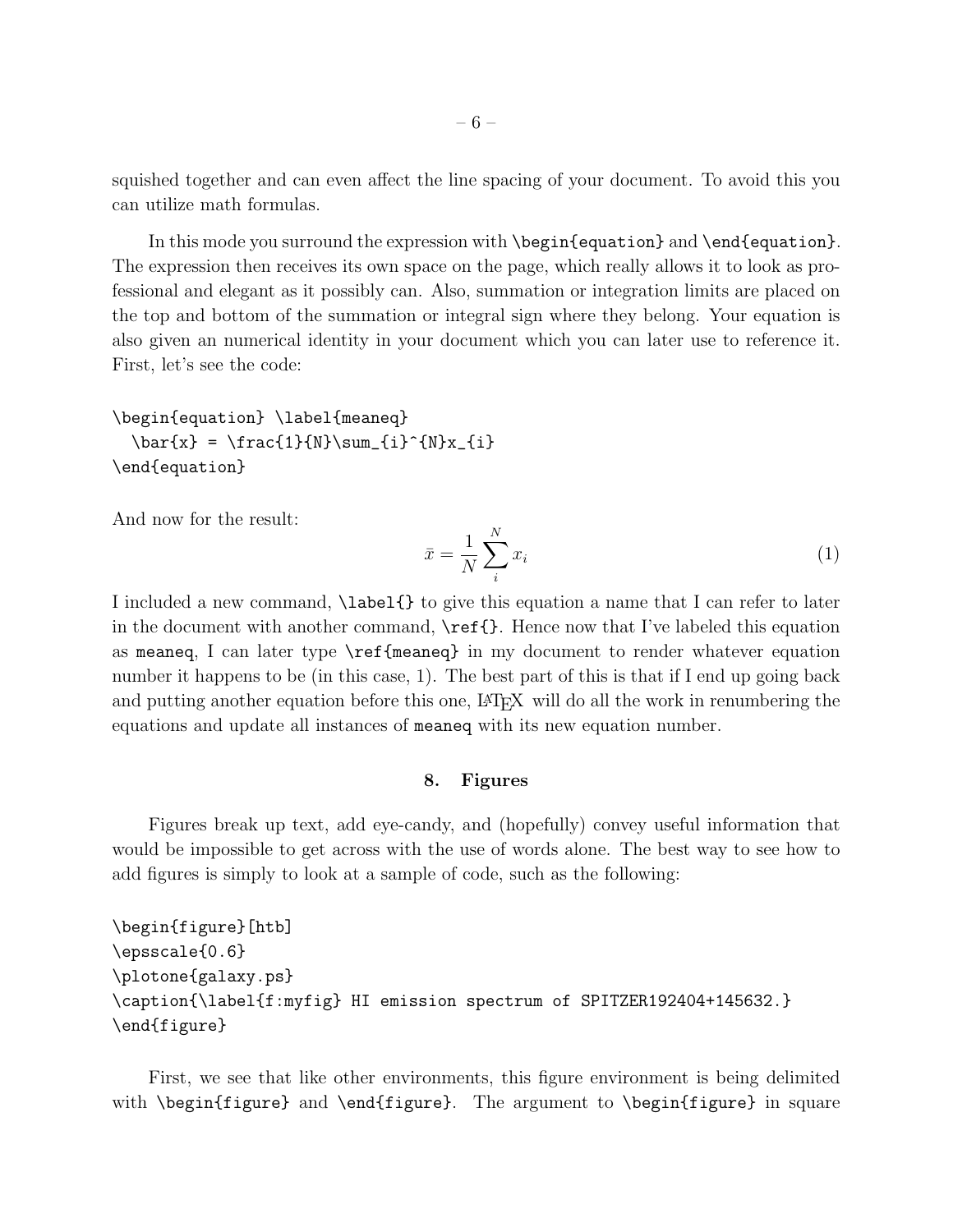

Fig. 1.— HI emission spectrum of SPITZER192404+145632.

brackets has to do with the figure placement. LAT<sub>EX</sub> likes to have its own say as to exactly where your figures get placed, but you can give it some priority by adding a list of locations in square brackets, where h means here, t means top of page, and b means bottom of page. Furthermore, you can stress your preference by adding an exclamation mark, !, in the first spot. So, if you really want L<sup>A</sup>TEX to put your graphic exactly where it appears in the .tex code, you can use [!h] and hope it listens to you.

Next, comes the actual call to \plotone{} which places the graphic (postscript file called galaxy.ps) in the output file. I have also scaled the figure size to 60% of the actual size using \epsscale{0.6}. Make sure your figure is in your working directory so LaTeX can find it.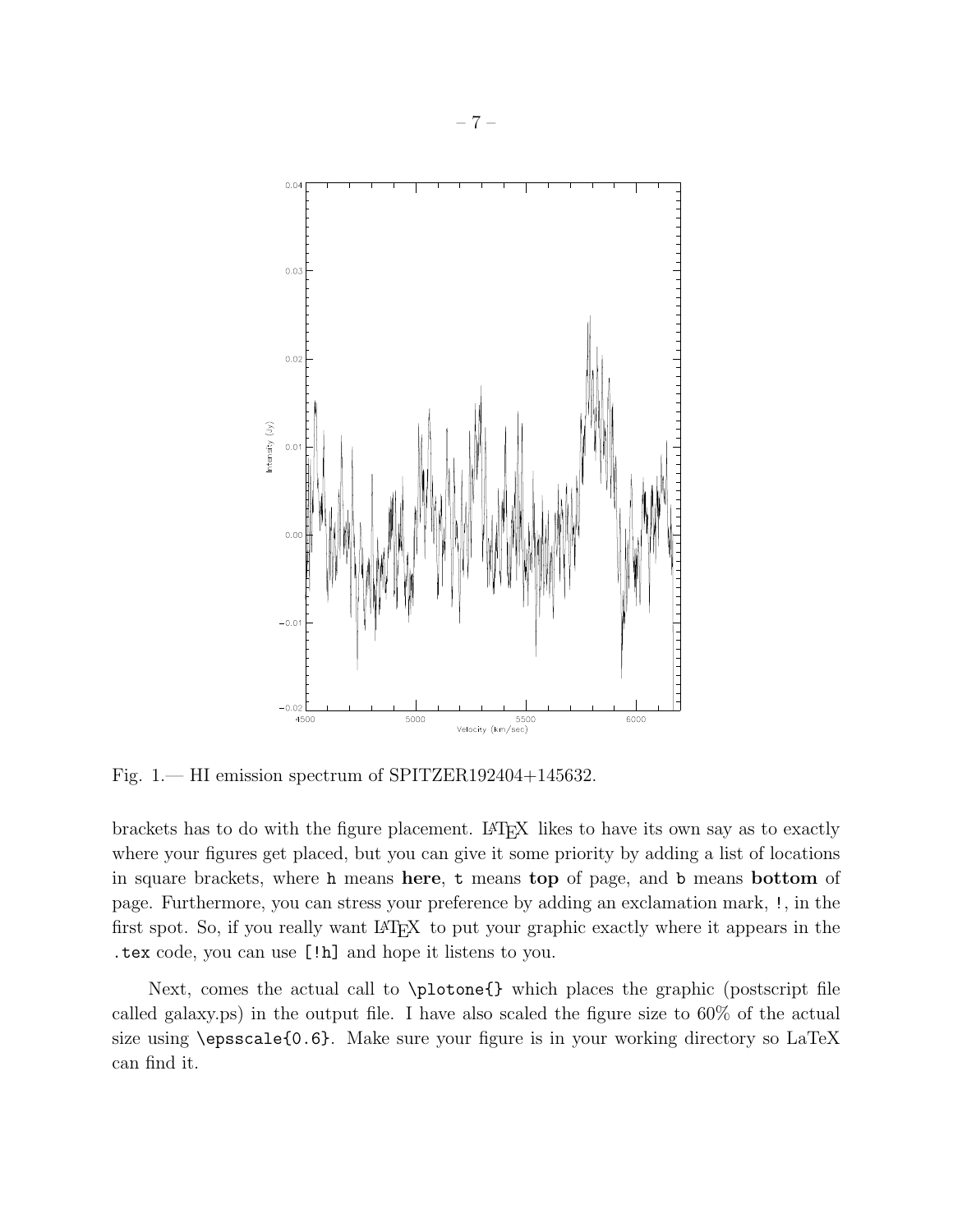Two more commands you can throw in before you end your figure environment are \caption{} and \label{}. Caption places a caption underneath the figure, and labeling the figure works just as it did with equations, where you can later refer back to the figure's label name (in this case, linplot), with the \ref{} command. The last two commands simply end the environments that were started here in the reverse order that they were started. Figure 1 shows how our figure came out.

## 9. Tables and Tabular

Tables can be an effective way to present data (especially numerical data) in a condensed, easy-to-read fashion. I suggest you present the Galactocentric radius and orbital velocity for all our measurements in a table.

Let's say I wanted to compare the theoretical values for a quantity,  $\Gamma(\alpha)$ , with the measured values at different values of  $\alpha$  ranging from 0-10. Here's what a table illustrating these values might look like:

| $\alpha$         | $\Gamma_{meas}$ | $\Gamma_{theor}$ |
|------------------|-----------------|------------------|
| $\left( \right)$ | 3.4             | 3.2              |
| 2                | 5.6             | 5.3              |
| 4                | 10.5            | 10.8             |
| 6                | 24.6            | 22.5             |
| 8                | 30.1            | 28.9             |
| 10               | 37.8            | 34.0             |

Table 1: Observed pulsars.

First let's examine this table's code: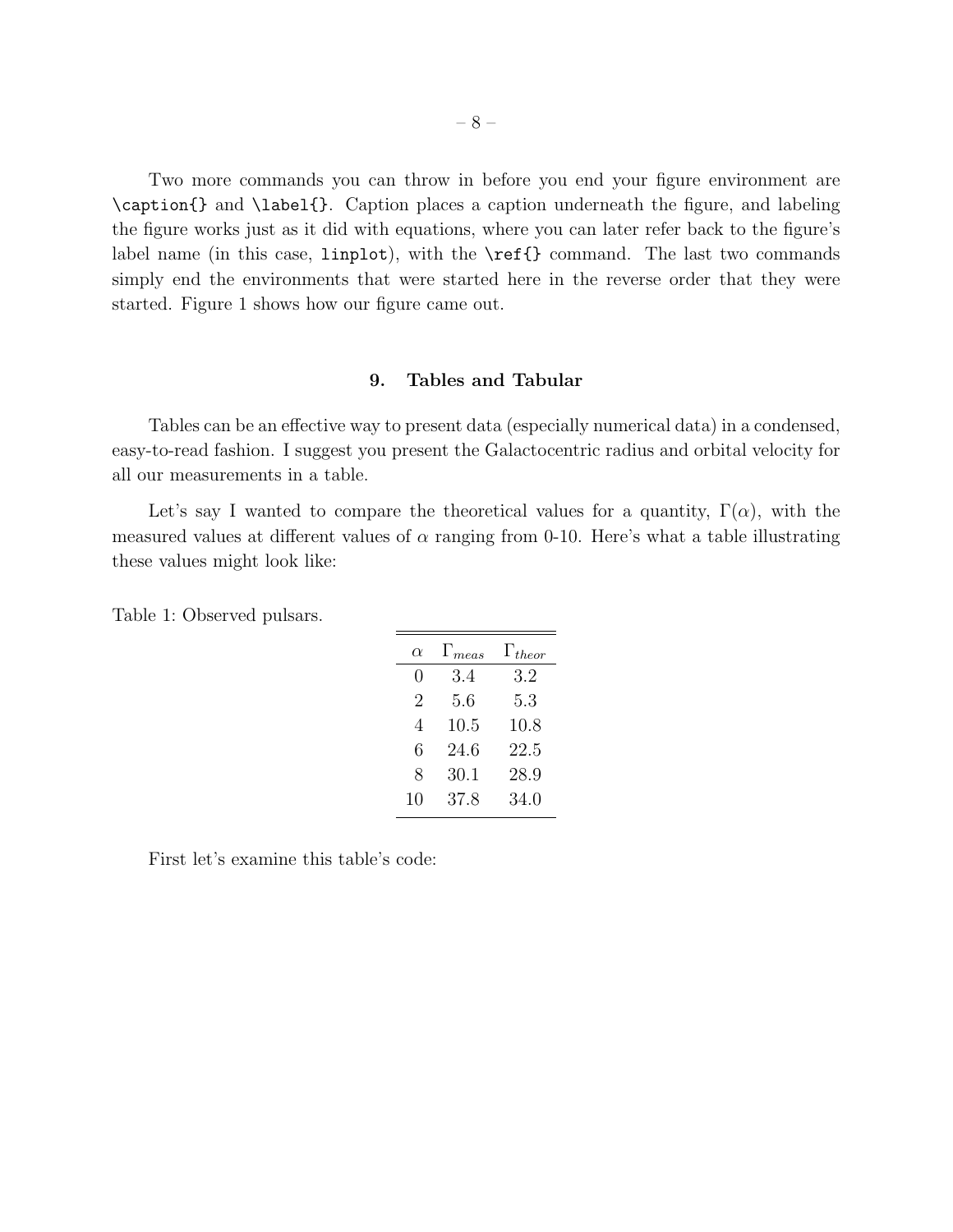```
\begin{table}[htb]
\caption{Observed pulsars. }
\centering
\label{t:observed_psrs}
\begin{tabular}{rcc}
\noalign{\smallskip} \hline \hline \noalign{\smallskip}
\lambda \ & \Gamma_{\{means\}} \ & \Gamma_{\{theory\}} \\hline
    0 & 3.4 & 3.2 \\
    2 & 5.6 & 5.3 \\
    4 & 10.5 & 10.8 \\
    6 & 24.6 & 22.5 \\
    8 & 30.1 & 28.9 \\
     10 & 37.8 & 34.0 \\
\noalign{\smallskip} \hline \noalign{\smallskip}
\end{tabular}
\end{table}
```
\begin{table} start the table environment, and we have specified the location of the table on the page. Now we start tabular environment and define the column format. Each letter represents a single column. The most common letters to choose from for defining columns are r, l, and c, which determine whether the column data will be right justified, left justified, or centered.

After specifying how the columns behave, the table content can then be entered. We do this row-by-row, using the ampersand  $(\&)$  to switch over to the next column for each row. In this way I specify my first row of values,  $\alpha$ ,  $\Gamma_{meas}$ , and  $\Gamma_{theor}$ , which act as my column headers. With that row's three columns specified, it's time to tell the compiler that I want to move down to the next row, which is accomplished with double backslashes, \\. For this table, I've chosen to add two horizontal lines with \hline after the column headings. Then I proceed with the subsequent rows' entries, making sure to include a \\ after each one until I reach the end. Now we end tabular and table environments.

#### 10. Fonts and Shapes

Also present in L<sup>A</sup>TEXare font series and shapes. Essentially, these allow you to make your text **bold-faced**, *emphasized*, *italicized*, or *slanted*. These can be useful if you wish to